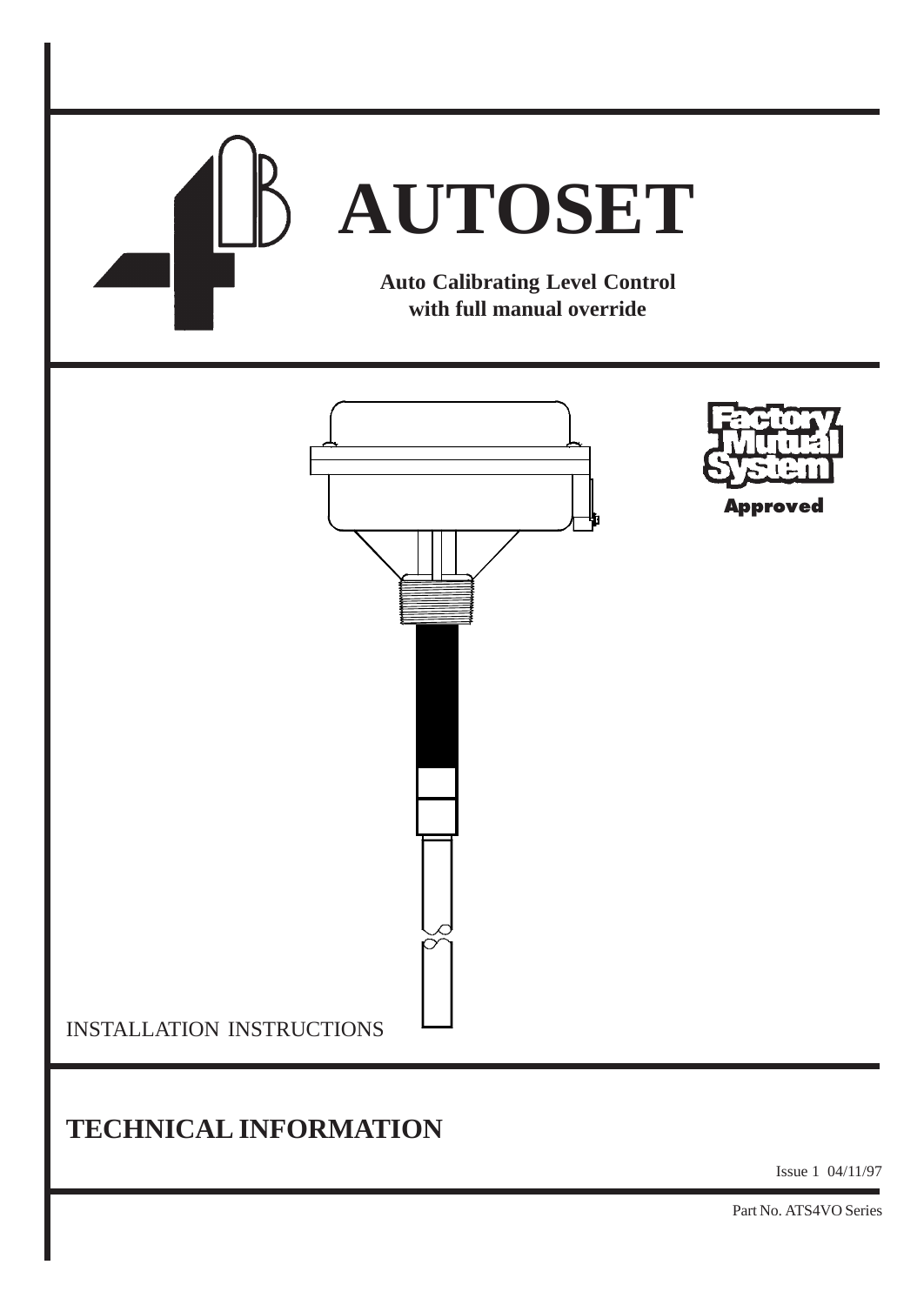# **GENERAL**

The AUTO-SET is a fixed point level controller incorporating a microprocessor which is used to automatically calibrate the probe to suit the material being detected. Full manual override facilities are included.

The AUTO-SET employs a power shield to minimise the effect of material adhering to the probe making it ideal for detecting most materials including sticky or viscous types. It is equally suited to both liquids and solids. The probe may be a solid rod, metal plate or wire rope. Stainless steel probe rods are available in standard lengths of 200 mm (8"), 1 metre (36") or 2 metre (72"). Also available, for special applications, are wire rope suspension probes up to 10 metre (33 ft) long (cut to customers requirements).

# **INSTALLATION AND COMMISSIONING**

A thread locking compound is already applied to the probe fixing stud. This will prevent the probe rod from vibrating loose, once fitted. The compound is fully hardened 20 minutes after fitting probe.

The AUTO-SET will operate on 110/230 Volt ac 50/60 Hz or 24 Volts dc supplies. The unit may be wired in ordinary unscreened/ unshielded cable of any length.

## **It is essential that the unit is adequately earthed/grounded**

When mounting the AUTO-SET care must be taken to ensure that the exposed end of the power shield protrudes into the container. See fig. 5. Mount unit securely to minimise vibration.

Connect in accordance with fig. 1 (see note regarding 'fail safe' setting. *fig 2*). Ensure that cable gland/wire entry and back cover are fully tightened when finished. AUTO-SET has two 3/4" NPT cable entries, one fitted with a 'shipping' dust seal the other a blanking plug in accordance with IP65/NEMA4. The unit should be wired and earthed/grounded in accordance with appropriate Electrical Regulations. On metal containers, unit earth/ground must be bonded to the container. If the container is non metallic, metal flanges or coupling used to mount the probe should be bonded to earth/ground. This also applies to probes mounted in wooden or plastic tops of metal bins.



#### **Commissioning**

The AUTO-SET can be calibrated automatically, manually or by a combination of both methods. After initial calibration, the unit can be recalibrated by any of the methods detailed, as and when required.

*IMPORTANT* - The calibrate switch (P/C) must be switched to the 'C' (calibrate) position, otherwise, all push buttons are disabled. Automatic calibration is generally the best method. If the unit is to be manually calibrated, it should be calibrated automatically or semi automatically first and then modified manually afterwards.



#### **Automatic Calibration - Material Available**

- 1) Move the calibrate switch to the 'C' position and set the auto/manual switch to the 'A' position (fig 3).
- 2) With the probe uncovered, press and release the "uncovered" button. The 'Cal' light will flash slowly for about 2 seconds and then rapidly for about 8 seconds. "Uncovered" calibration is now complete.
- 3) Fill the container to cover the probe to the required trip level and completely cover the probe for horizontally mounted ones.
- 4) Press the calibrate covered button. The 'Cal' light will flash for about 2 seconds.<br>5) Calibration is now complete. Set any time delay required and then move Calibration is now complete. Set any time delay required and then move programming switch to the 'P' (park) position. The CAL light will now illuminate when the probe is covered.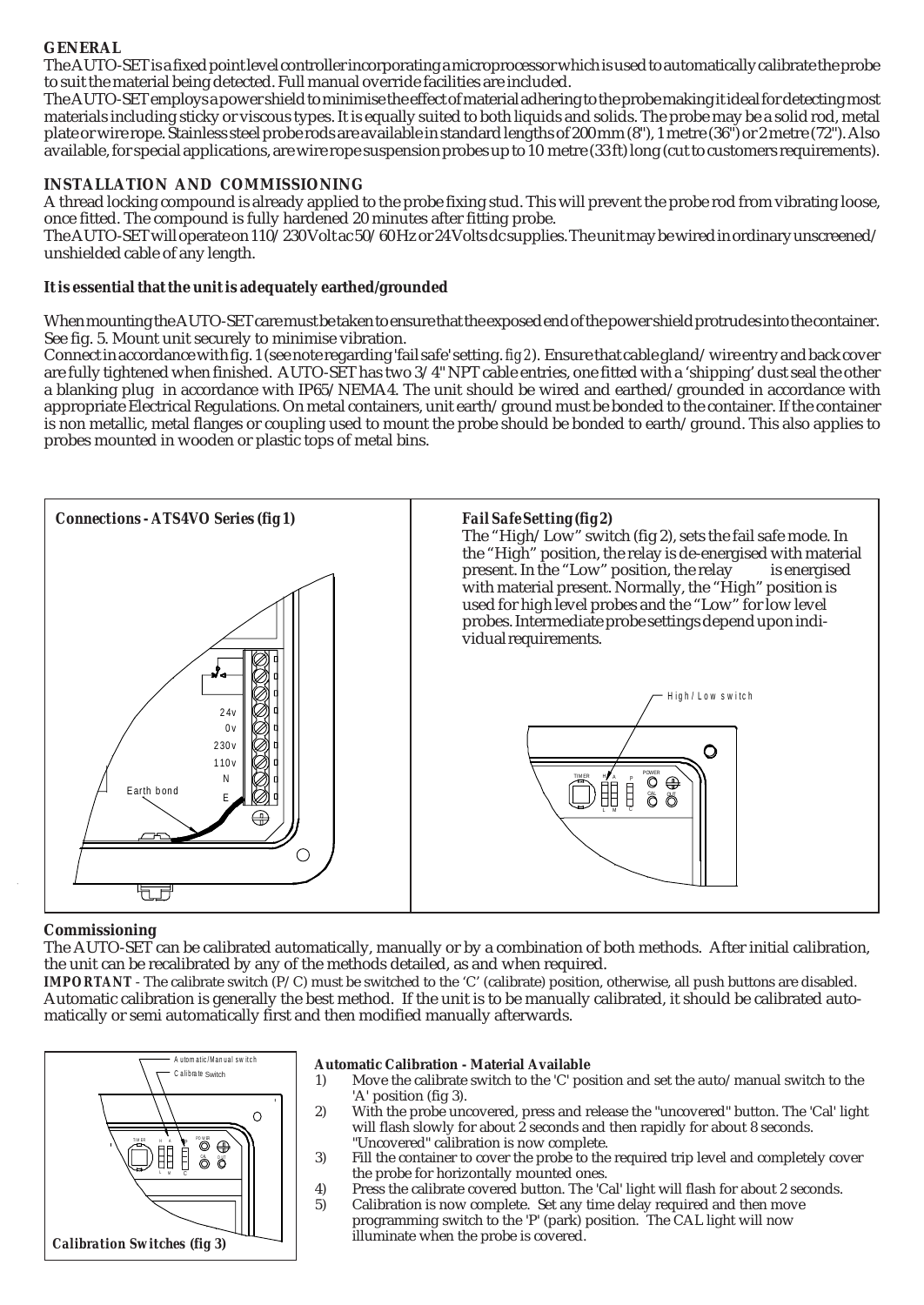#### *Semi Automatic Calibration - Material Not Available Method 1*

**Note**: Read these instructions carefully before calibrating. This method uses a time out feature and calibration will be incorrect if the time out occurs before completion.

- 6) Proceed as per step 1 above.<br>  $7$  Press and release the uncove
- 7) Press and release the uncovered button. The 'Cal' light will flash slowly for about 2 seconds, and will then flash rapidly for about 8 seconds.
- 8) Whilst the 'Cal' light is flashing at high speed, press the uncovered button up to 99 times to set the desired calibration. The time out feature is reset back to 8 seconds each time the button is pressed. Typical settings are given in the chart shown *(fig 4)*.
- 9) 8 seconds after the last press, the unit will time out and then the 'Cal' light will flash for the number of presses to confirm the setting.

# *Semi Automatic Calibration - Material Not Available*

#### *Method 2*

- 10) Carry out steps 1 and 2.<br>11) Set the auto/manual sw
- Set the auto/manual switch to M.
- 12) Press uncovered button & count 'Cal' light flashes, to set required setting. Typical settings are given above. *(fig 4).*
- 13) See step 5. Unit can be left in manual mode or returned to auto mode for auto calibration when material is available.

## *Manual Calibration (fig 4)*

- 14) Set the unit up automatically using any of the methods detailed above.
- 15) Set the auto/manual switch to manual.
- 16) Each press of the covered button increases sensitivity and each press of the uncovered button decreases sensitivity *(fig 6)*. If either button is held down, the 'Cal' light will flash, each flash indicating one press. As the unit approaches the relay switch point, the output relay may pulse. This is not a fault.
- 17) If the unit reaches maximum or minimum setting, it will be indicated by short 'Cal' light flashes
- 18) See step 5. Unit can be left in manual mode or returned to auto mode for auto calibration when material is available.



| ,,,,,,,                       |               |
|-------------------------------|---------------|
| <b>Material</b>               | No of Presses |
|                               |               |
| Light. (grass grain etc.)     |               |
| Medium. (flour oil etc.)      | 10            |
| Heavy. (sand aggregates etc.) | 15            |

*(fig 4)*